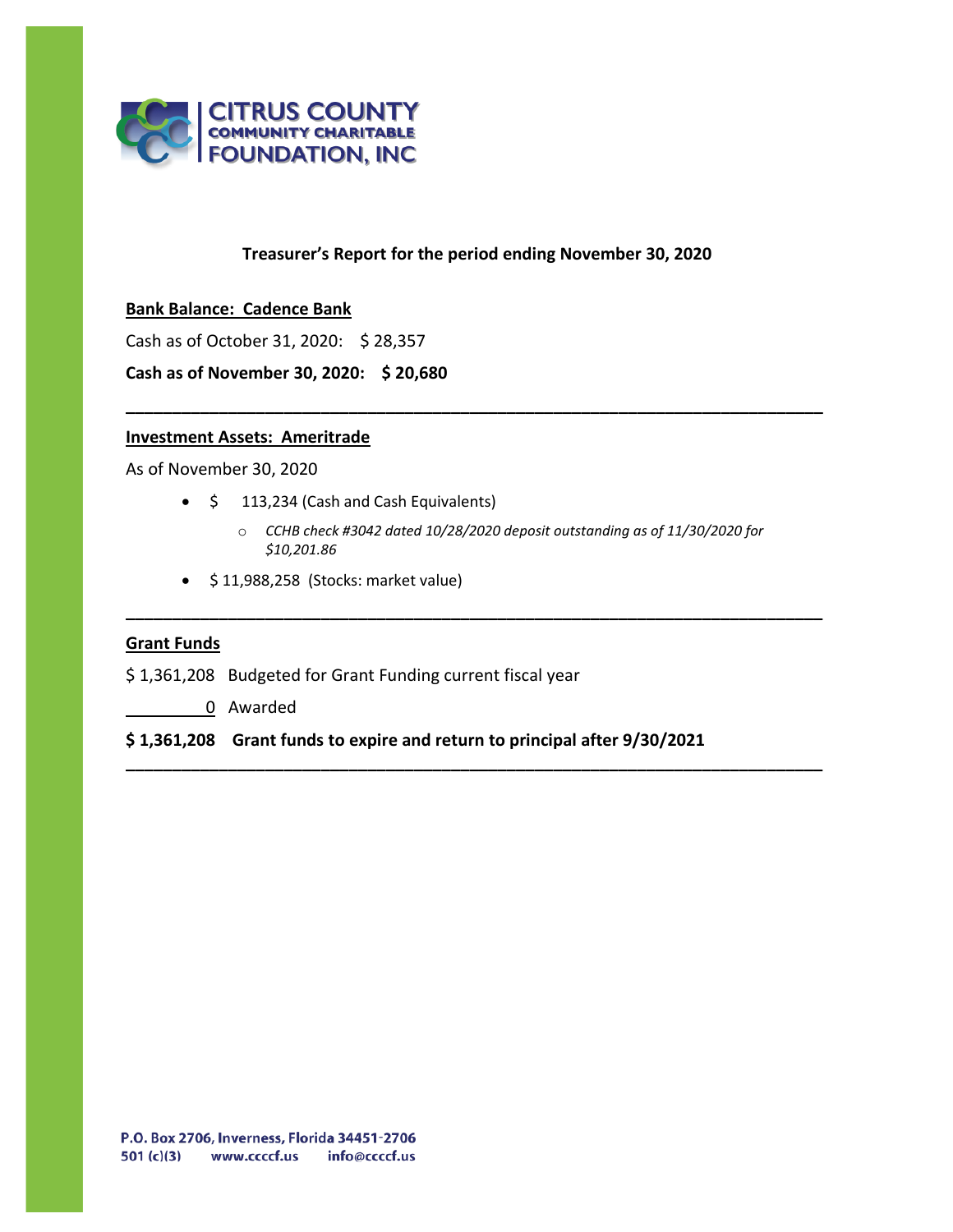# CITRUS COUNTY COMMUNITY CHARITABLE FOUNDATION, INC.

# STATEMENT OF FINANCIAL POSITION

AS OF NOVEMBER 30, 2020 AND SEPTEMBER 30, 2020

|                                            | 11/30/2020   |              |  |  |  |
|--------------------------------------------|--------------|--------------|--|--|--|
| <b>ASSETS</b>                              |              |              |  |  |  |
| Cash and cash equivalents- Operating       | \$<br>20,680 | \$<br>37,577 |  |  |  |
| Cash and cash equivalents- Investment      | 113,234      | 71,227       |  |  |  |
| <b>Total Cash and Cash Equivalents</b>     | 133,914      | 108,804      |  |  |  |
| Investment assets                          |              |              |  |  |  |
| Investment securities                      | 11,988,258   | 11,042,027   |  |  |  |
| Due from State of Florida                  | 189          | 189          |  |  |  |
| <b>Grant Receivable (forfeitures)</b>      | 16,405       | 16,405       |  |  |  |
| <b>Total Assets</b>                        | \$12,138,766 | \$11,167,425 |  |  |  |
| <b>LIABILITIES AND FUND BALANCES</b>       |              |              |  |  |  |
| Liabilities                                |              |              |  |  |  |
| Liabilities (Credit Card)                  | \$<br>(231)  | (287)<br>\$. |  |  |  |
| <b>Total Liabilities</b>                   | (231)        | (287)        |  |  |  |
| <b>Fund Balances</b>                       |              |              |  |  |  |
| <b>Operating fund - Unrestricted</b>       | 113,164      | 17,551       |  |  |  |
| Grant fund - Unrestricted                  | 1,361,208    | 183,971      |  |  |  |
| Principal fund - Permanently restricted    | 10,664,625   | 10,966,190   |  |  |  |
| <b>Total Fund Balances</b>                 | 12,138,997   | 11,167,712   |  |  |  |
| <b>Total Liabilities and Fund Balances</b> | \$12,138,766 | \$11,167,425 |  |  |  |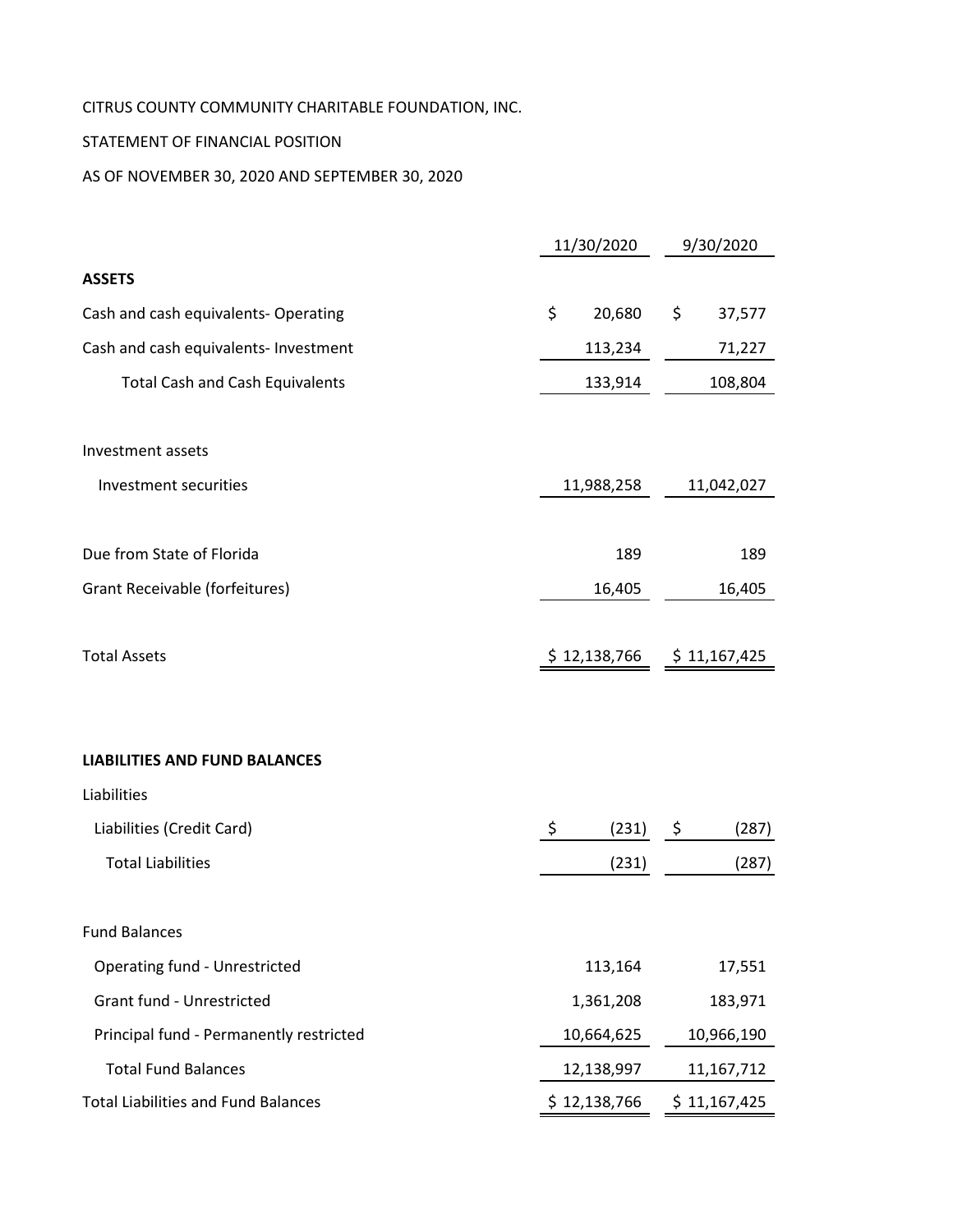#### CITRUS COUNTY COMMUNITY CHARITABLE FOUNDATION, INC.

#### STATEMENT OF REVENUES, EXPENDITURES, AND CHANGES IN FUND BALANCES

FOR FISCAL YEAR ENDING NOVEMBER 30, 2020

|                                               |    | <b>Unrestricted</b><br><b>Operating</b><br>Fund |    | <b>Unrestricted</b><br>Grant<br>Fund |    | Restricted<br>Principal<br>Fund |    | Total        |  |
|-----------------------------------------------|----|-------------------------------------------------|----|--------------------------------------|----|---------------------------------|----|--------------|--|
| <b>REVENUES</b>                               |    |                                                 |    |                                      |    |                                 |    |              |  |
| <b>CCHB Contributions</b>                     | \$ |                                                 | \$ |                                      | \$ | 12,732                          | \$ | 12,732       |  |
| Individual, Business Contributions            |    |                                                 |    |                                      |    |                                 |    |              |  |
| Interest income from cash deposits            |    |                                                 |    |                                      |    | 6                               |    | 6            |  |
| Interest Income from Investments              |    |                                                 |    |                                      |    | 29,274                          |    | 29,274       |  |
|                                               |    |                                                 |    |                                      |    | 42,012                          |    | 42,012       |  |
| <b>EXPENDITURES</b>                           |    |                                                 |    |                                      |    |                                 |    |              |  |
| Advertising                                   |    | 417                                             |    |                                      |    |                                 |    | 417          |  |
| <b>Audit Fees</b>                             |    |                                                 |    |                                      |    |                                 |    |              |  |
| <b>Investment Fees</b>                        |    |                                                 |    |                                      |    |                                 |    |              |  |
| <b>Accounting Fees</b>                        |    | 1,854                                           |    |                                      |    |                                 |    | 1,854        |  |
| Legal Fees                                    |    | 6,680                                           |    |                                      |    |                                 |    | 6,680        |  |
| Insurance                                     |    |                                                 |    |                                      |    |                                 |    |              |  |
| Payroll Expenses                              |    | 7,791                                           |    |                                      |    |                                 |    | 7,791        |  |
| <b>Facilities</b>                             |    | 90                                              |    |                                      |    |                                 |    | 90           |  |
| Operations                                    |    | 126                                             |    |                                      |    |                                 |    | 126          |  |
| <b>Total Expenditures</b>                     |    | 16,958                                          |    |                                      |    |                                 |    | 16,958       |  |
| OTHER SOURCES AND USES                        |    |                                                 |    |                                      |    |                                 |    |              |  |
| <b>Program Service Grants</b>                 |    |                                                 |    |                                      |    |                                 |    |              |  |
| Realized Gain (Loss) on Investment Activity   |    |                                                 |    |                                      |    |                                 |    |              |  |
| Unrealized Gain (Loss) on Investment Activity |    |                                                 |    |                                      |    | 946,231                         |    | 946,231      |  |
| <b>Total Other Sources and Uses</b>           |    |                                                 |    |                                      |    | 946,231                         |    | 946,231      |  |
| <b>CHANGES IN FUND BALANCES</b>               | \$ | (16, 958)                                       | \$ |                                      | \$ | 988,243                         | \$ | 971,285      |  |
| FUND BALANCES - BEGINNING OF YEAR             |    | 17,551                                          |    | 183,971                              |    | 10,966,190                      |    | 11,167,712   |  |
| FUND BALANCE REALLOCATION                     |    | (17, 551)                                       |    | (183,971)                            |    | 201,522                         |    |              |  |
| <b>CURRENT YEAR BUDGET ALLOCATION</b>         |    | 130,122                                         |    | 1,361,208                            |    | (1,491,330)                     |    |              |  |
| FUND BALANCES - END OF YEAR                   | \$ | 113,164                                         |    | \$1,361,208                          |    | \$10,664,625                    |    | \$12,138,997 |  |

\* A reallocation of the prior fiscal year unexpended operating and grant fund balances to the principal fund.

\*\* A reallocation of the fund balances to fund current fiscal year budget for operations and grant making.